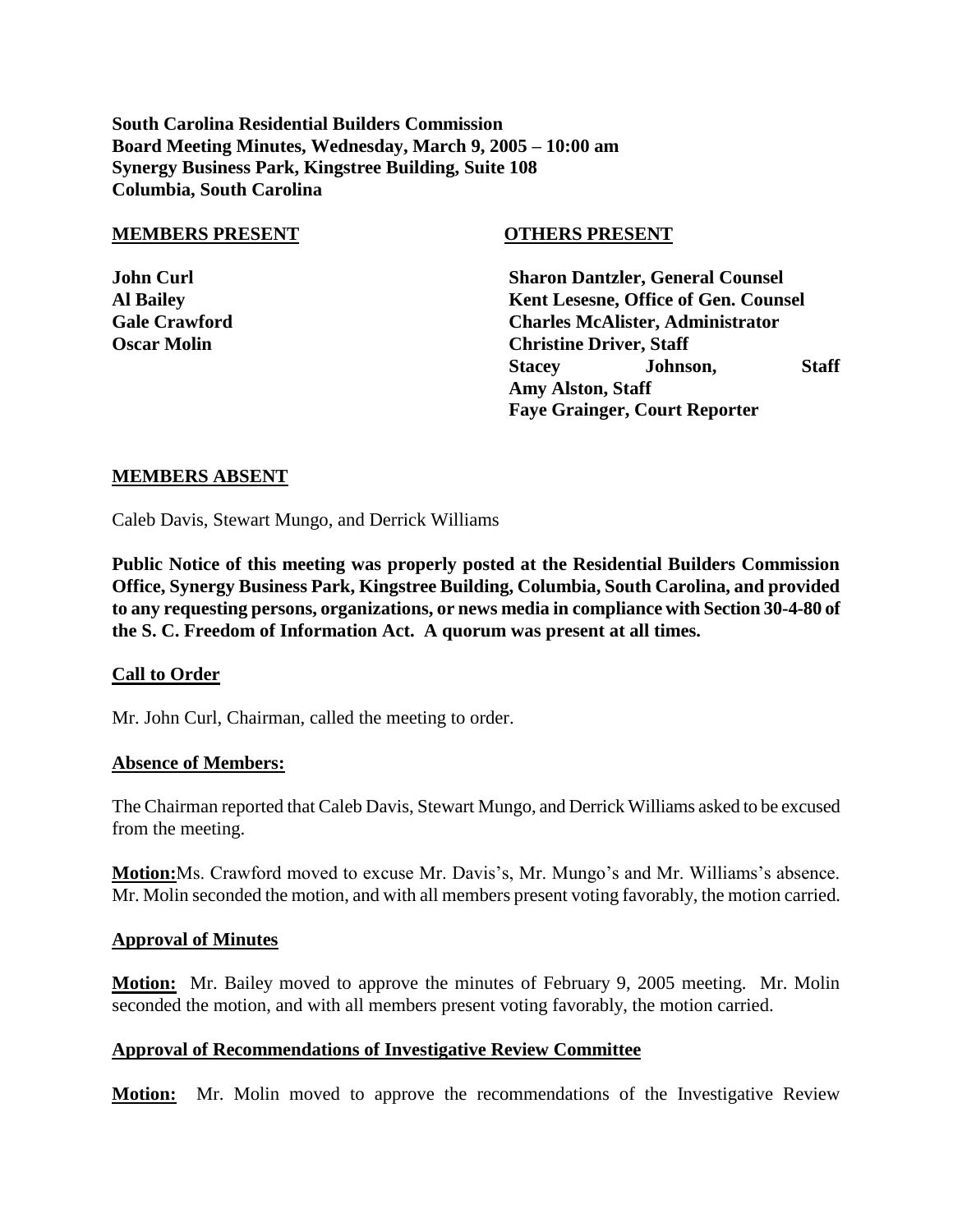Committee. Ms. Crawford seconded the motion, and with all members present voting favorably, the motion carried.

# **Request to Reconsider Agreement**

Donald B. Balkcum – Mr. McAlister informed the Commission that Mr. Balkcum came before the Commission on, October 21, 1998, and was issued an Agreement which limited him to the construction or superintending of the construction of not more than two residential buildings or **South Carolina Residential Builders Commission Board Meeting Minutes, Wednesday, March 9, 2005 Page 2 of 3**

structures in any twelve-month period. Mr. Balkcum is requesting that this Agreement be terminated and his license reinstated to full status.

**Motion**: Ms. Crawford made a motion to grant Mr. Balkcum's request to terminate the Agreement, dated October 21, 1998, and reinstate his license to full, unrestricted status. Mr. Molin seconded the motion, and with all members present voting favorably, the motion carried.

# **Request for Reinstatement of License**

Obie E. Bagley – Mr. McAlister informed the Commission that Mr. Bagley has requested reinstatement of his residential builder's license, which was disciplined by two Orders of the Commission, on October 30, 1998 and May 1, 2002.

Mr. Curl informed Mr. Bagley that state law now requires that he file a new application and take and successfully complete the licensing examination, because his license has been inactive for more than three years.

**Motion:** Ms. Crawford made a motion to deny reinstatement of Mr. Bagley's license. Mr. Bailey seconded the motion, and with all members present voting favorably, the motion carried.

# **New Business**

Mr. McAlister presented to the Commission the bond claim procedures for approval. Mr. McAlister stated that under the new procedures staff would receive the estimates from the homeowner and determine how much is paid under the bond. The bonding company will send the check to the residential builder's commission and staff would send the check to the homeowner once we receive a signed release form.

**Motion:** Mr. Bailey made a motion to approve the bond claim procedures as written. Ms. Crawford seconded the motion, and with all members present voting favorably, the motion carried.

# **Unfinished Business**